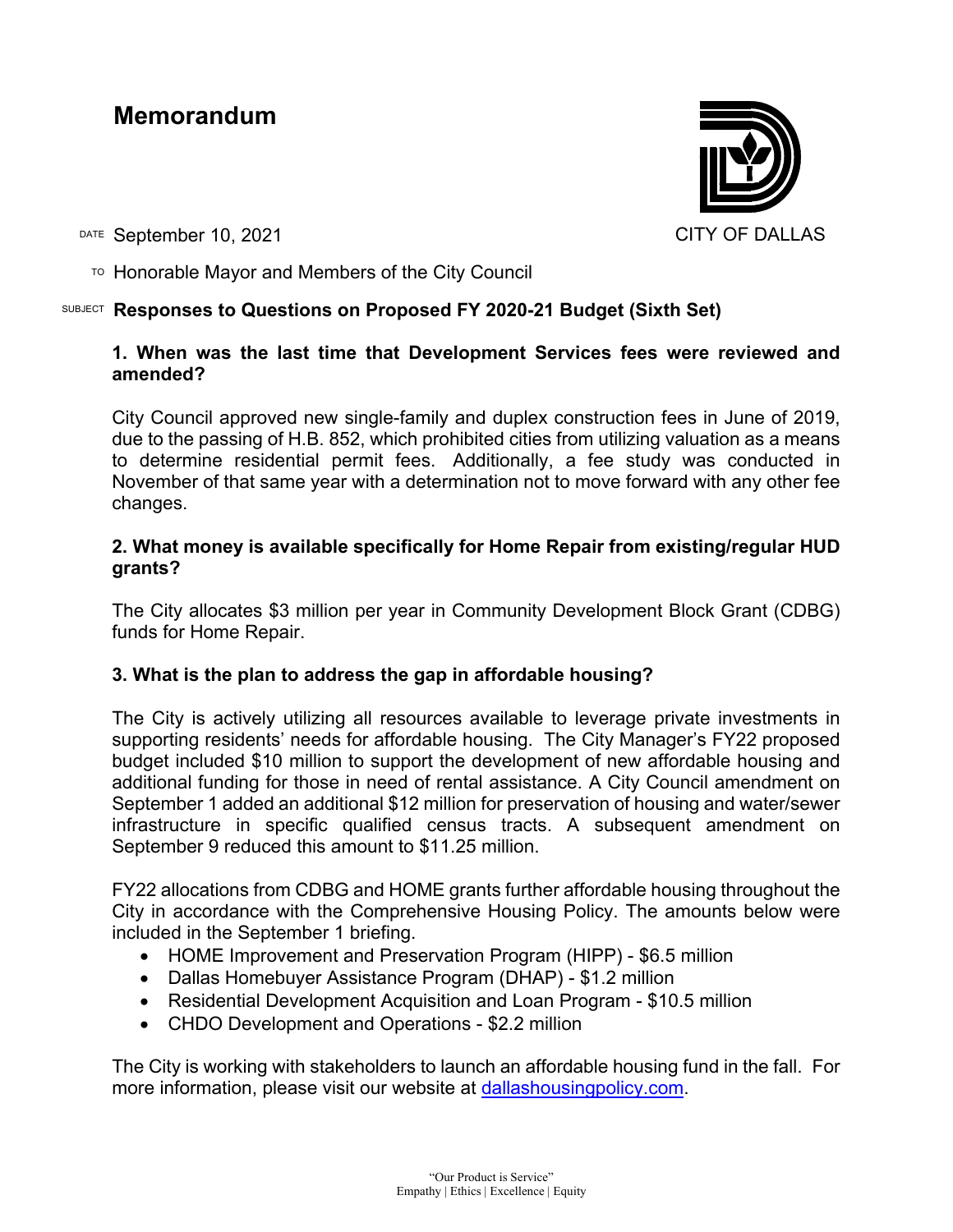#### SUBJECT **Responses to Questions on Proposed FY 2021-22 Budget (Sixth Set)**

# **4. Provide the 5-year plan for fleet replacement.**

The table below reflects the citywide replacement need.

| <b>Department</b>                | FY20-21<br><b>Backlog</b> | FY21-22<br><b>Increase</b> | FY22-23<br><b>Increase</b> | FY23-24<br><b>Increase</b> | FY24-25<br><b>Increase</b> | <b>FY25-26</b><br><b>Increase</b> | <b>Subtotal</b> |  |  |  |  |  |
|----------------------------------|---------------------------|----------------------------|----------------------------|----------------------------|----------------------------|-----------------------------------|-----------------|--|--|--|--|--|
| <b>Enterprise Fund</b>           |                           |                            |                            |                            |                            |                                   |                 |  |  |  |  |  |
| Aviation                         | \$773,980                 | \$288,886                  | \$233,365                  | \$81,267                   | \$155,797                  | \$373,427                         | \$1,906,722     |  |  |  |  |  |
| <b>DWU</b>                       | \$27,449,728              | \$1,740,299                | \$2,083,009                | \$3,355,030                | \$2,254,576                | \$2,844,235                       | \$39,726,876    |  |  |  |  |  |
| DWU - SDM                        | \$8,926,598               | \$844,397                  | \$612,661                  | \$828,084                  | \$550,090                  | \$0                               | \$11,761,831    |  |  |  |  |  |
| <b>DEV</b>                       | \$44,278                  | \$0                        | \$0                        | \$0                        | \$113,937                  | \$224,937                         | \$383,153       |  |  |  |  |  |
| <b>SAN</b>                       | \$18,911,496              | \$6,751,012                | \$9,337,186                | \$3,929,020                | \$6,582,660                | \$8,288,527                       | \$53,799,900    |  |  |  |  |  |
| <b>Total</b>                     | \$56,106,079              | \$9,624,594                | \$12,266,221               | \$8,193,401                | \$9,657,062                | \$11,731,126                      | \$107,578,482   |  |  |  |  |  |
| <b>General Fund</b>              |                           |                            |                            |                            |                            |                                   |                 |  |  |  |  |  |
| DFD - EFM<br>Maintained          | \$1,334,341               | \$160,030                  | \$0                        | \$44,151                   | \$120,096                  | \$173,734                         | \$1,832,352     |  |  |  |  |  |
| DFD - DFD<br>Maintained          | \$27,174,916              | \$9,756,923                | \$8,888,766                | \$8,184,557                | \$4,728,855                | \$7,266,685                       | \$66,000,702    |  |  |  |  |  |
| DPD - Non<br>Squads              | \$5,376,885               | \$1,680,358                | \$820,064                  | \$1.714.799                | \$738,985                  | \$2,828,189                       | \$13,159,279    |  |  |  |  |  |
| DPD-<br>Squads                   | \$2,738,793               | \$5,661,207                | \$5,774,431                | \$5,889,920                | \$6,007,718                | \$6,127,872                       | \$32,199,941    |  |  |  |  |  |
| <b>PBW</b>                       | \$19,820,612              | \$3,131,758                | \$2,041,250                | \$2,023,075                | \$3,935,468                | \$3,114,562                       | \$34,066,726    |  |  |  |  |  |
| <b>PKR</b>                       | \$8,080,602               | \$1,039,221                | \$1,068,219                | \$946,199                  | \$464,825                  | \$793,432                         | \$12,392,498    |  |  |  |  |  |
| All Others                       | \$10,833,526              | \$2,693,799                | \$2,025,515                | \$1,764,407                | \$4,396,261                | \$3,001,969                       | \$24,715,477    |  |  |  |  |  |
| <b>Total</b>                     | \$75,359,675              | \$24,123,295               | \$20,618,245               | \$20,567,109               | \$20,392,207               | \$23,306,444                      | \$184,366,975   |  |  |  |  |  |
|                                  |                           |                            |                            |                            |                            |                                   |                 |  |  |  |  |  |
| <b>Total</b><br><b>All Funds</b> | \$131,465,755             | \$33,747,889               | \$32,884,466               | \$28,760,510               | \$30,049,269               | \$35,037,570                      | \$291,945,457   |  |  |  |  |  |

The FY22 budget includes \$72.7 million in ARPA, equipment notes, master lease, and cash to address fleet replacement.

- Squad cars \$8 million ARPA
- Ambulances \$11.5 million ARPA
- Fire apparatus \$11.7 million Equipment Notes
- General Purpose fleet \$18 million Equipment Notes (\$8.2 million) and Master Lease (\$9.8 million)
- Sanitation \$12 million Equipment notes (\$8 million) and Cash (\$4 million)
- DWU \$8 million Cash
- SDM \$3.5 million Equipment Notes (2.5 million) and Cash (\$1 million)

# **6. Where are improved lighting projects being installed and how will additional projects/sites be selected?**

Improved lighting projects by the Office of Integrated Public Safety Solutions (OIPSS) are based on crime analysis and research. OIPSS works in conjunction with the Dallas Police Department and Transportation to ensure lighting is upgraded or installed in areas of need and will provide greater safety and security in areas of high crime. The table below lists \$2 million of lighting enhancement projects that are in progress for FY21 as part of the \$2.5 million allocation from the previous fiscal year. Staff is currently working to confirm projects for FY22, using updated crime data. Additional projects will be added as they are identified by OIPSS, DPD, Public Works, and Transportation.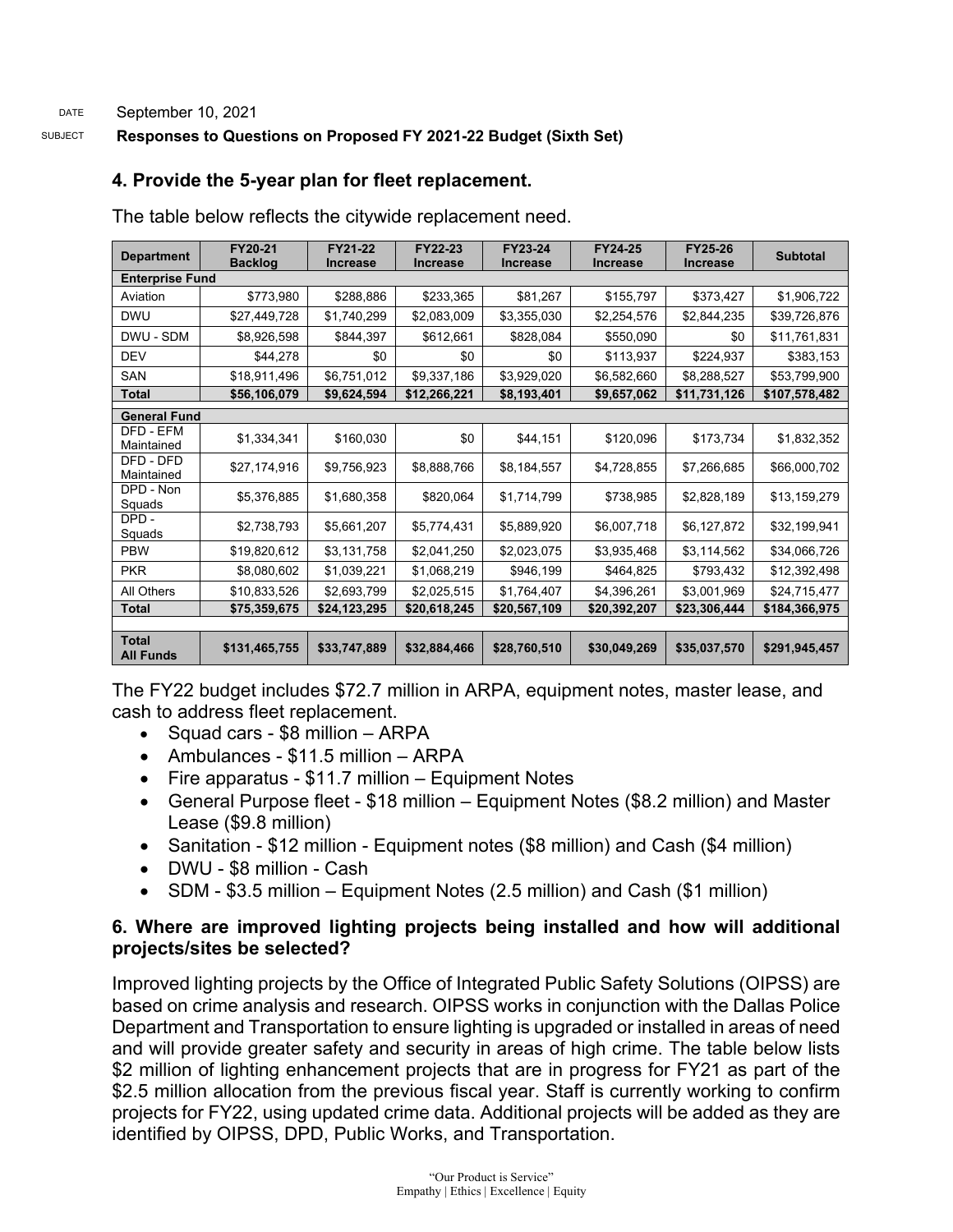#### DATE September 10, 2021

#### SUBJECT **Responses to Questions on Proposed FY 2021-22 Budget (Sixth Set)**

| <b>Project Name</b>                                                                                                                  | <b>Project Cost</b><br>Estimate (\$) | <b>Project Type</b>         | <b>Council</b><br><b>District</b> |
|--------------------------------------------------------------------------------------------------------------------------------------|--------------------------------------|-----------------------------|-----------------------------------|
| Bahama Dr                                                                                                                            | 30,000                               | Convert, Add City Lights    | 1                                 |
| Main St                                                                                                                              | 78,813                               | Convert City lights         | 14                                |
| West End                                                                                                                             | 294,025                              | Convert City lights         | 14                                |
| Simpson Stuart                                                                                                                       | 286,350                              | Add City lights             | 8                                 |
| Pear Ridge                                                                                                                           | 100,000                              | Add City lights             | 12                                |
| Larga Dr                                                                                                                             | 132,000                              | Add City lights             | $\overline{2}$                    |
| Highland Hills Dr                                                                                                                    | 96,000                               | Add City lights             | 8                                 |
| Gannon Ln - S Cockrell Hill to Marvin D Love SR                                                                                      | 150,000                              | Add City lights             | 8                                 |
| Preferred Place, American Way and Investor Dr                                                                                        | 180,000                              | Add City lights             | $\overline{8}$                    |
| <b>Vickery Meadow</b>                                                                                                                | 11,778                               | <b>Convert Oncor lights</b> | 13                                |
| <b>Buckner/St Francis</b>                                                                                                            |                                      | <b>Convert Oncor lights</b> | $\overline{7}$                    |
| Bonnie View and E Overton area                                                                                                       | 19,793                               |                             | $\overline{4}$                    |
|                                                                                                                                      | 47,533<br>17,895                     | Convert Oncor lights        | $\overline{2}$                    |
| Deep Ellum                                                                                                                           |                                      | <b>Convert Oncor lights</b> | $\overline{7}$                    |
| Al Lipscomb Way-Botham Jean Blvd to Ervay                                                                                            |                                      | <b>Convert Oncor lights</b> |                                   |
| Al Lipscomb Way-IH45 to RB Cullum                                                                                                    |                                      | <b>Convert Oncor lights</b> | $\overline{7}$                    |
| The Holmes                                                                                                                           | 39,632                               | <b>Convert Oncor lights</b> | $\overline{7}$                    |
| Bonnie View-Simpson Stuart area                                                                                                      | 3,821                                | <b>Convert Oncor lights</b> | 8                                 |
| Midway-Rosemeade                                                                                                                     | 12,602                               | <b>Convert Oncor lights</b> | 12                                |
| N Lancaster Ave                                                                                                                      | 6,395                                | <b>Convert Oncor lights</b> | 1                                 |
| Plymouth Rd - Hampton to Davis                                                                                                       | 6,484                                | <b>Convert Oncor lights</b> | 1                                 |
| <b>Walton Walker</b>                                                                                                                 | 6,616                                | <b>Convert Oncor lights</b> | 3                                 |
| <b>West Dallas</b>                                                                                                                   | 12,291                               | <b>Convert Oncor lights</b> | $\overline{6}$                    |
| Farmers Market: Cadiz/Canton/Park                                                                                                    | 344                                  | <b>Convert Oncor lights</b> |                                   |
| Farmers Market: Cadiz/Canton/Park                                                                                                    | 3,130                                | <b>Convert Oncor lights</b> | $\overline{2}$                    |
| <b>Hawkins-Swiss</b>                                                                                                                 | 1,213                                | <b>Convert Oncor lights</b> | 14                                |
| Camp Wisdom/Marvin D Love, W Camp Wisdom -<br>Cockrell Hill to Westmoreland, Chaucer PI, St George                                   | 13,681                               | <b>Convert Oncor lights</b> | 8                                 |
| Bonnie View Rd - Kiest to Southerland                                                                                                | 2,388                                | <b>Convert Oncor lights</b> | $\overline{4}$                    |
| John West/Dilido                                                                                                                     | 36,260                               | <b>Convert Oncor lights</b> | 7                                 |
| Zang Blvd                                                                                                                            | 14,238                               | <b>Convert Oncor lights</b> | 1                                 |
| Duncanville-Ledbetter                                                                                                                | 48,008                               | <b>Convert Oncor lights</b> | 3                                 |
| Wickersham Rd, Pandora Cir                                                                                                           | 6,024                                | <b>Convert Oncor lights</b> | 9                                 |
| Emily Rd                                                                                                                             | 2,654                                | <b>Convert Oncor lights</b> | 11                                |
| Elsie Faye Heggins - Lamar St to Scyene Rd,<br>2nd Ave - Fitzhugh to Dixon.<br>Elsie Faye Heggins/Dolphin - Scyene Rd to Haskell Ave | 62,990                               | Convert Oncor lights        | 7.                                |
| Wendelkin St                                                                                                                         | 4,592                                | <b>Convert Oncor lights</b> | $\overline{7}$                    |
| W Camp Wisdom - US67 to Westmoreland                                                                                                 | 8,321                                | <b>Convert Oncor lights</b> | 8                                 |
| Midpark/Esperanza/Kit                                                                                                                | 10,850                               | <b>Convert Oncor lights</b> | 11                                |
| Pear Ridge/Haverwood/Gramercy Oaks                                                                                                   | 8,762                                | Convert Oncor lights        | 12                                |
| Malcolm X Blvd                                                                                                                       | 18,914                               | <b>Convert Oncor lights</b> | $\overline{7}$                    |
| Scyene - Buckner to Sam Houston,                                                                                                     |                                      |                             |                                   |
| St Augustine - Scyene Rd to Bruton Rd                                                                                                | 62,100                               | <b>Convert Oncor lights</b> | $\overline{7}$                    |
| Jim Miller-CF Hawn to Gayglen, Elam Rd - Pemberton Hill<br>to Buckner, Stoneport - Great Trinity Forest to Alcon                     | 42,122                               | <b>Convert Oncor lights</b> | 8                                 |
| N Jim Miller - CF Hawn to Lake June Rd                                                                                               | 10,200                               | <b>Convert Oncor lights</b> | 5                                 |
| Kiest-Marvin D Love (US 67) area                                                                                                     | 47,832                               | <b>Convert Oncor lights</b> | $\overline{4}$                    |
| Whitehurst - Arbor Park to Skillman, Ferris Branch                                                                                   | 5,250                                | <b>Convert Oncor lights</b> | 10                                |
| Webb Chapel/Northwest Hwy Area                                                                                                       | 62,940                               | <b>Convert Oncor lights</b> | 6                                 |
| <b>Grand Total</b>                                                                                                                   | \$2,004,856.45                       |                             |                                   |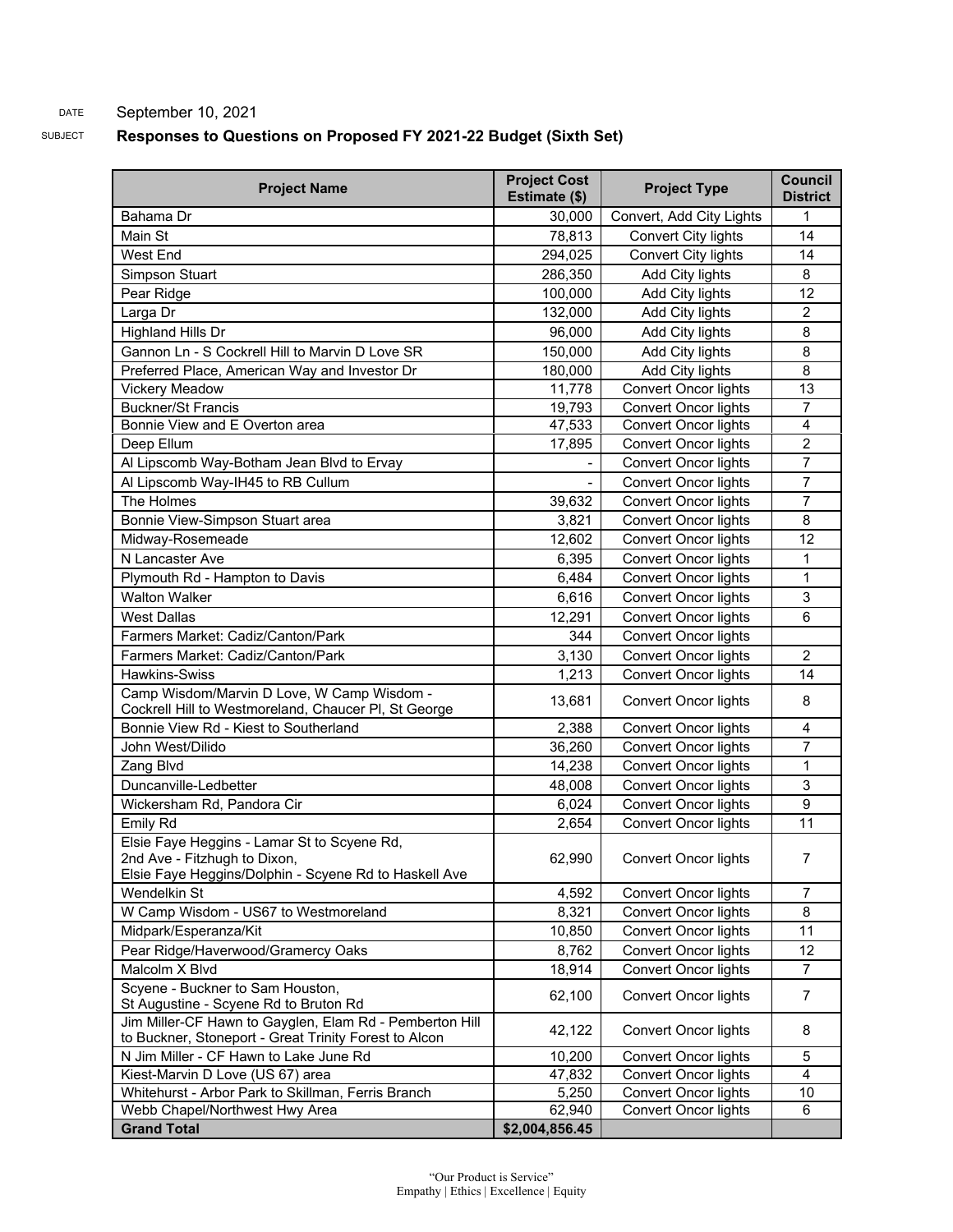DATE September 10, 2021

SUBJECT **Responses to Questions on Proposed FY 2021-22 Budget (Sixth Set)**

#### **7. Provide funding information for the Office of Homelessness Solutions for FY 2019-2022.**

| <b>Funds</b>                                                                                                      | <b>FY2019</b><br>$(2018-19)$ | <b>FY2020</b><br>$(2019-20)$ | <b>FY2021</b><br>$(2020 - 21)$ | <b>FY2022</b><br>$(2021 - 22)$ |
|-------------------------------------------------------------------------------------------------------------------|------------------------------|------------------------------|--------------------------------|--------------------------------|
| <b>General Fund</b>                                                                                               | 11,688,503                   | 12,126,340                   | 12,364,516                     | 11,913,143                     |
| Bond Fund (Proposition J) (Total<br>Authorized \$20,000,000)                                                      | 13,989,185                   | 0                            | 0                              | 0                              |
| <b>Operating and Bond Funds</b>                                                                                   | 25,677,688                   | 12,126,340                   | 12,364,516                     | 11,913,143                     |
| <b>HUD Emergency Solutions Grant</b><br>(ESG)                                                                     | 992,560                      | 1,045,362                    | 1,045,362                      | 1,021,144                      |
| <b>HUD Housing Opportunities for</b><br>Persons with AIDS (HOPWA)                                                 | 5,275,116                    | 5,581,962                    | 5,602,552                      | 5,602,552                      |
| HUD Continuum of Care (CoC)                                                                                       | 2,788,988                    | 1,683,805                    | 925,954                        | 1,025,974                      |
| Texas Dept of Housing & Community<br>Affairs (TDHCA)<br><b>Homeless Housing and Services</b><br>Program (HHSP)    | 837,283                      | 1,101,611                    | 1,063,354                      | 1,080,496                      |
| <b>Texas Health &amp; Human Services</b><br>Commission (THHSC)<br><b>Healthy Community Collaborative</b><br>(HCC) | 1,500,000                    | 1,500,000                    | 2,000,000                      | $\overline{0}$                 |
| Texas Dept of Housing & Community<br>Affairs (TDHCA)<br>Ending Homelessness Fund (EHF)                            | $\overline{0}$               | 35,135*                      | 0                              | 51,804*                        |
| <b>CARES Act HUD ESG Grant</b>                                                                                    | $\mathbf 0$                  | 18,844,118                   | $\mathbf 0$                    | $\mathbf 0$                    |
| <b>CARES Act HUD HOPWA Grant</b>                                                                                  | $\mathbf 0$                  | 688,138                      | $\mathbf 0$                    | $\mathbf 0$                    |
| <b>CARES Act Treasury Coronavirus</b><br>Relief Fund (CRF)                                                        | $\mathbf 0$                  | 19,436,886*                  | 0                              | $\mathbf 0$                    |
| <b>ARPA HUD HOME Homeless</b><br><b>Assistance and Supportive Services</b><br>(HASS) (subject to appropriation)   | $\mathbf{0}$                 | $\overline{0}$               | $\mathbf 0$                    | 21,376,123*                    |
| <b>ARPA Treasury Local Fiscal Recovery</b><br>Fund (City of Dallas)                                               | $\overline{0}$               | $\mathbf 0$                  | 1,600,000*                     | $\mathbf 0$                    |
| <b>ARPA Treasury Local Fiscal Recovery</b><br>Fund (Dallas County)                                                | $\mathbf 0$                  | 0                            | 23,600,000*                    | $\mathbf 0$                    |
| <b>Grant Funds</b>                                                                                                | 11,393,947                   | 49,917,017                   | 35,837,222                     | 30,158,093                     |
| <b>Total - Office of Homeless Solutions</b>                                                                       | 37,071,635                   | 62,043,357                   | 48,201,738                     | 42,071,236                     |

*\*Amounts in light gray are updated/added from prior presentations. Note that some grant sources are one-time awards.*